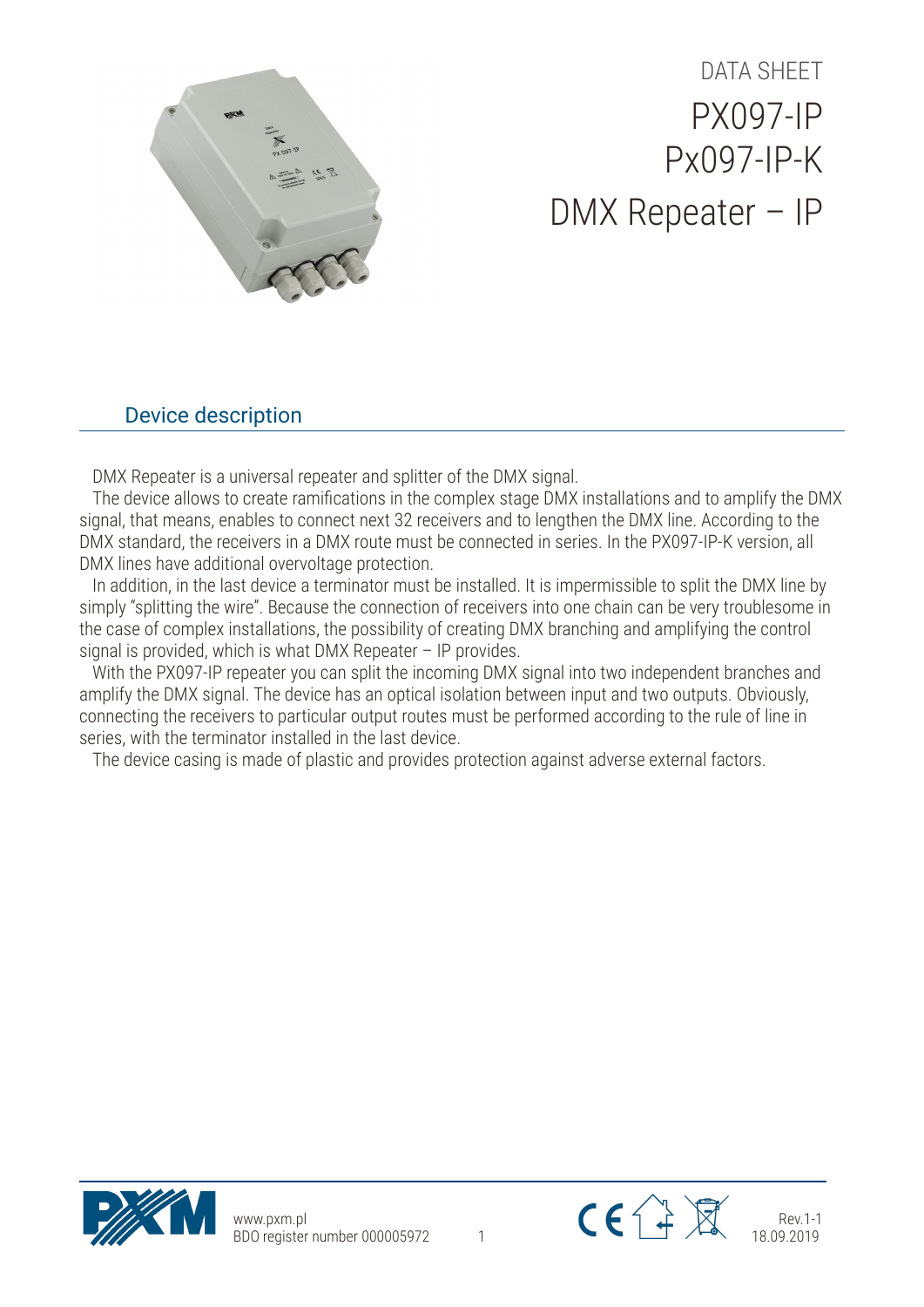

## Connection diagram





www.pxm.pl BDO register number 000005972 2



Rev.1-1 18.09.2019